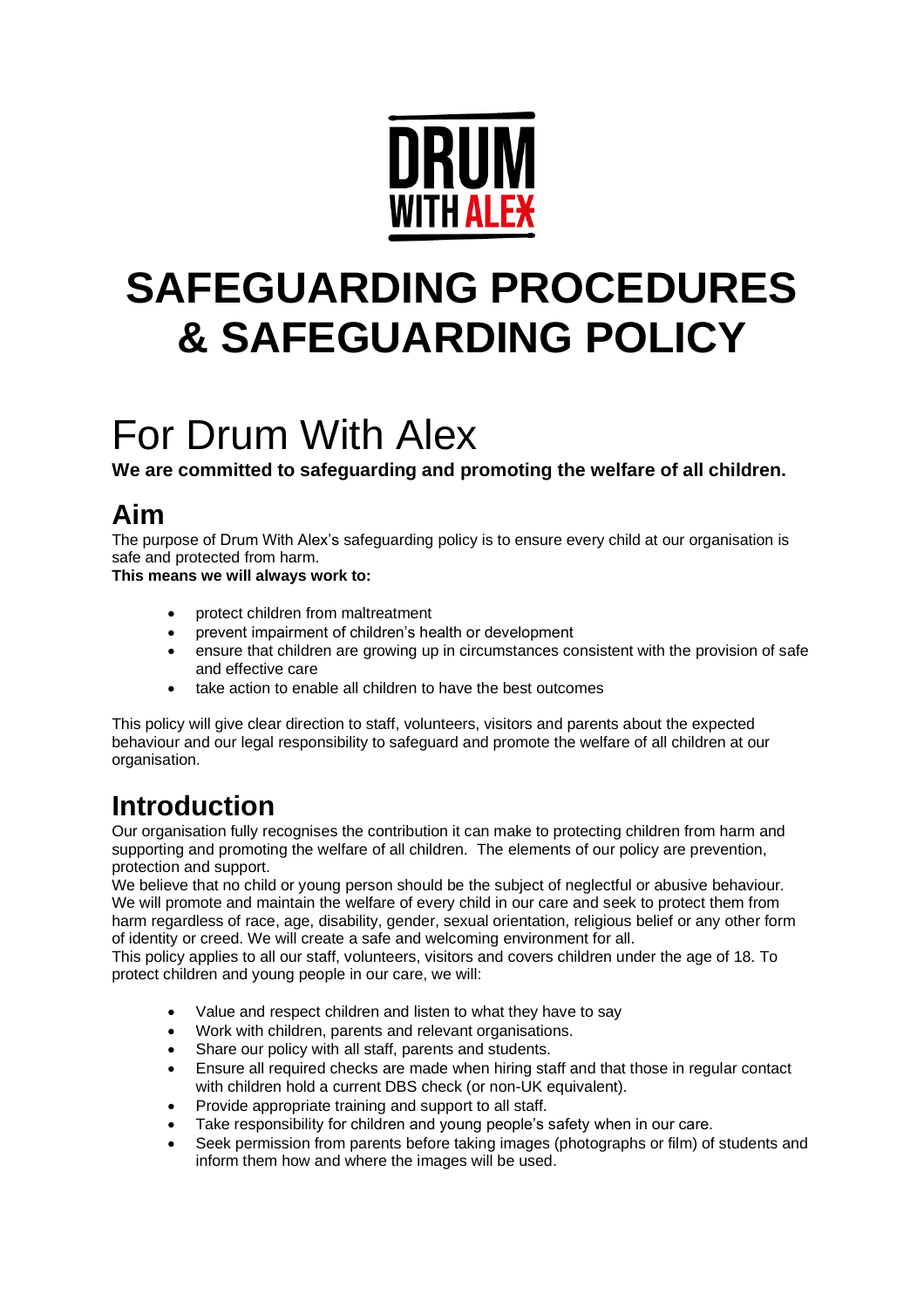- Report suspected neglect or abuse to the nominated member of staff, relevant organisation, or police (for UK members an appropriate relevant organisation will be their local council's Safeguarding Team).
- Ensure that this policy is regularly updated.

# **Our Ethos**

Our organisation will establish and maintain an ethos where our children feel secure, are encouraged to talk, are listened to and are safe. Children will be able to talk freely to any member of staff, volunteer or regular visitor to our organisation if they are worried or concerned about something. All staff, volunteers and regular visitors will, either through training or induction, know how to recognise a disclosure from a child and will know how to manage this. We will not make promises to any child and we will not keep secrets. Every child will know what the adult will do with whatever they have been told.

We will provide activities and opportunities that will equip our children with the skills they need to stay safe.

At all times we will work in partnership and try to establish effective working relationships with parents, carers and colleagues from other agencies and organisations.

# **General Procedures**

When new staff, volunteers or regular visitors join our organisation they will be informed of the safeguarding arrangements in place. They will be given a copy of our organisation's safeguarding policy and told who our Designated Safeguarding Officer for Safeguarding is. They will also be shown the recording format, given information on how to complete it and who to pass it to. Every new member of staff or volunteer will have an induction period of 3 months that will include essential safeguarding information. The induction will also remind staff and volunteers of their responsibility to safeguard all children and the remit of the role of the Designated Safeguarding Officer.

All staff and volunteers will be asked to read this policy yearly after it has been reviewed and updated if necessary. They will sign to say they have read and understood the policy.

We will display the reporting and referral flowchart when our organisation is operating. All regular visitors and volunteers to our organisation will be told where our policy is kept, they will be given a set of safeguarding procedures, they will be told who our Designated Safeguarding Officer and alternate staff members are and what the recording and reporting system is.

All parents and carers will be asked to sign a distribution list confirming they have seen and read our safeguarding policy. Parents and carers will be informed of our legal duty to assist our colleagues in other agencies with Safeguarding enquiries and what happens should we have cause to make a referral to Children's Services.

Parents will sign a consent form at the start of their child's involvement with the organisation, which includes any vital health or otherwise notable information. It also requests permission for photographs to be taken for promotional purposes only. This will also include a statement making parents/carers aware by signing that they consent to us sharing information with the relevant authorities if we have concerns about the welfare of their child/children, but that we do not have to seek consent if there are serious concerns about harm or likely harm to their child/children.

# **Training**

We actively encourage all of our staff to keep up to date with the most recent local and national safeguarding advice and guidance. This can be accessed via

### **[https://www.berkshirewestsafeguardingchildrenpartnership.org.uk/scp/west-berks/west](https://www.berkshirewestsafeguardingchildrenpartnership.org.uk/scp/west-berks/west-berkshire)[berkshire](https://www.berkshirewestsafeguardingchildrenpartnership.org.uk/scp/west-berks/west-berkshire)**

### **<https://www.hampshirescp.org.uk/>**

The Designated Officer should be used as a first point of contact for concerns and queries regarding any safeguarding concern in our organisation.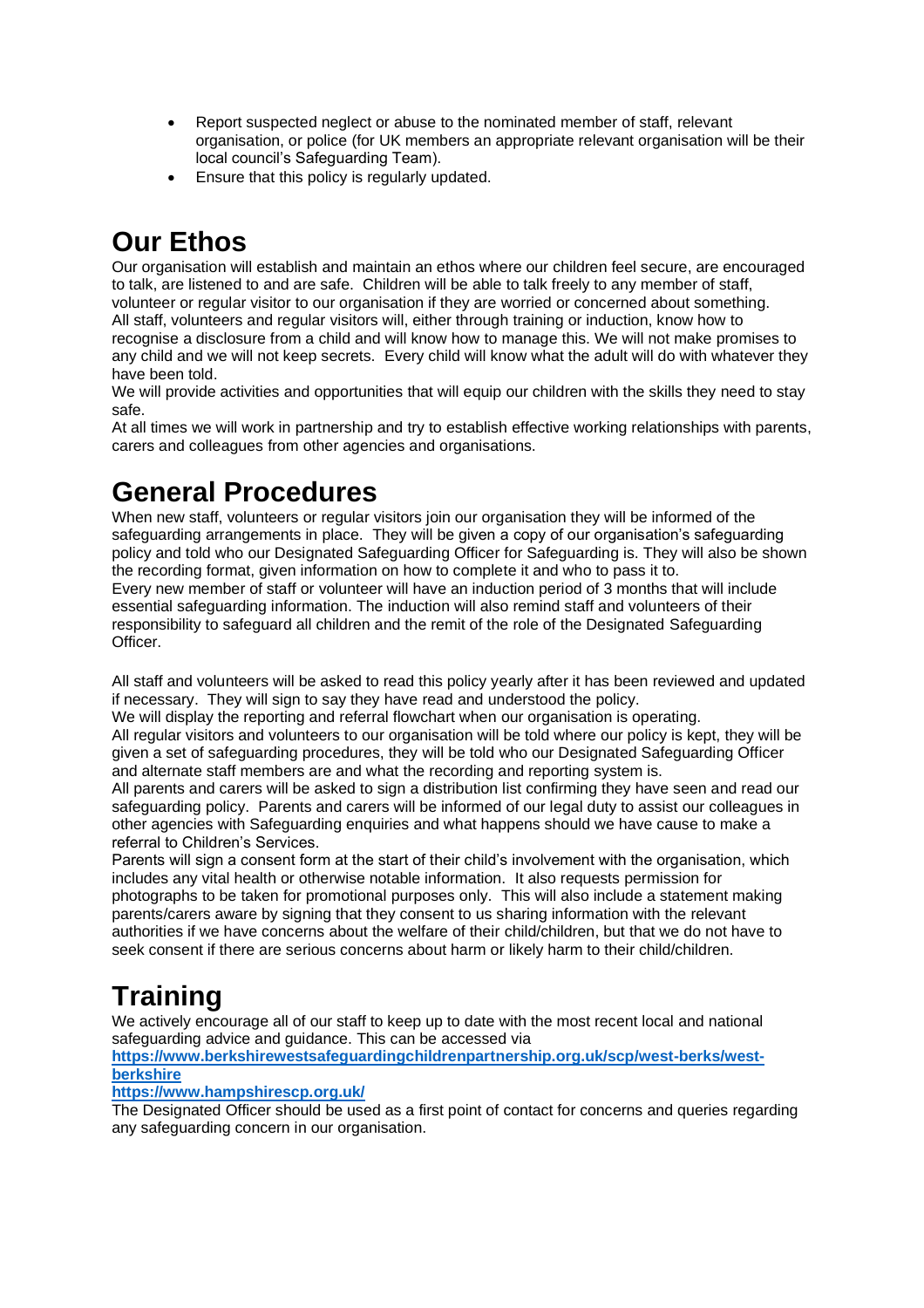# **Safer Staff and Volunteers**

All adults who come into contact with our children have a duty of care to safeguard and promote their welfare. There is a legal duty placed upon us to ensure that all adults who work with or on behalf of our children are competent, confident and safe to do so.

We ensure we adhere to the principles of safer recruitment as per our policy and also the guidance from Berkshire West Safeguarding Children Partnership.

#### . **We ensure that we:**

- Carefully consider the job description and person specification
- Circulate all vacancies widely
- Define our selection criteria
- Ask for a written declaration with regards to criminal convictions, spent or otherwise
- Ask for identification
- Ask for originals of any qualifications
- Ask for at least two references, including the last employee
- Gain enhanced DBS checks where current Government guidance requires us to
- Organise a comprehensive induction period which includes familiarisation with our safeguarding policies and procedures.
- Our aim is to provide a safe and supportive environment which secures the well-being and very best outcomes for our children. We do recognise that sometimes the behaviour of adults may lead to an allegation of abuse being made.

Allegations sometimes arise from a differing understanding of the same event, but when they occur, they are distressing and difficult for all concerned. We also recognise that many allegations are genuine and there are some adults who deliberately seek to harm or abuse children. We will take all possible steps to safeguard our children and to ensure that the adults in our organisation are safe to work with our children. We will always ensure that the Berkshire West Safeguarding Children Partnership's procedures are followed.

All adults who come into contact with children will be made aware of the steps that will be taken if an allegation is made. We will seek appropriate advice from the Local Authority Designated Officer (LADO) within 24 hours of a concern or allegation being made. The LADO can be contacted via the referral/consultation forms under 'Concerned about a Child in West Berkshire' at [https://www.berkshirewestsafeguardingchildrenpartnership.org.uk/scp/west-berks/concerned-about-a-](https://www.berkshirewestsafeguardingchildrenpartnership.org.uk/scp/west-berks/concerned-about-a-child-in-west-berkshire)

[child-in-west-berkshire](https://www.berkshirewestsafeguardingchildrenpartnership.org.uk/scp/west-berks/concerned-about-a-child-in-west-berkshire) or a message left on **01635 503190** for ongoing cases. Staff will not investigate these matters. We will seek and work with the advice that is provided. Should an allegation be made against the Designated Safeguarding Officer or Deputy, this will be reported by the staff member or volunteer, raising the concern directly to the LADO. There are sensible steps that every adult should take in their daily professional conduct with children. This can be found in the Berkshire West Safeguarding Children Partnership **Information for** 

**Professionals** (this guidance is on the Berkshire West Safeguarding Children Partnership website and also included in our procedures).

# **Records and Confidentiality**

If we are concerned about the welfare or safety of any child in our organisation, we will record our concerns immediately on the agreed report form and give this to the Designated Safeguarding Officer. Any information recorded will be kept in a separate named file, in a secure cabinet and not with the child's file. These files will be the responsibility of the Designated Safeguarding Officer and information will only be shared within the organisation on a need-to know basis for the protection of the child.

Any safeguarding information will be kept in the file and will be added to. Copies of referrals will be stored in the file.

All information is confidential, however if there is a safeguarding or child protection concern about a child, then information can be shared with other agencies, namely the Police or Children's Services. Reports of a concern to the Designated Safeguarding Officer must be made in writing and signed and dated by the person with the concern.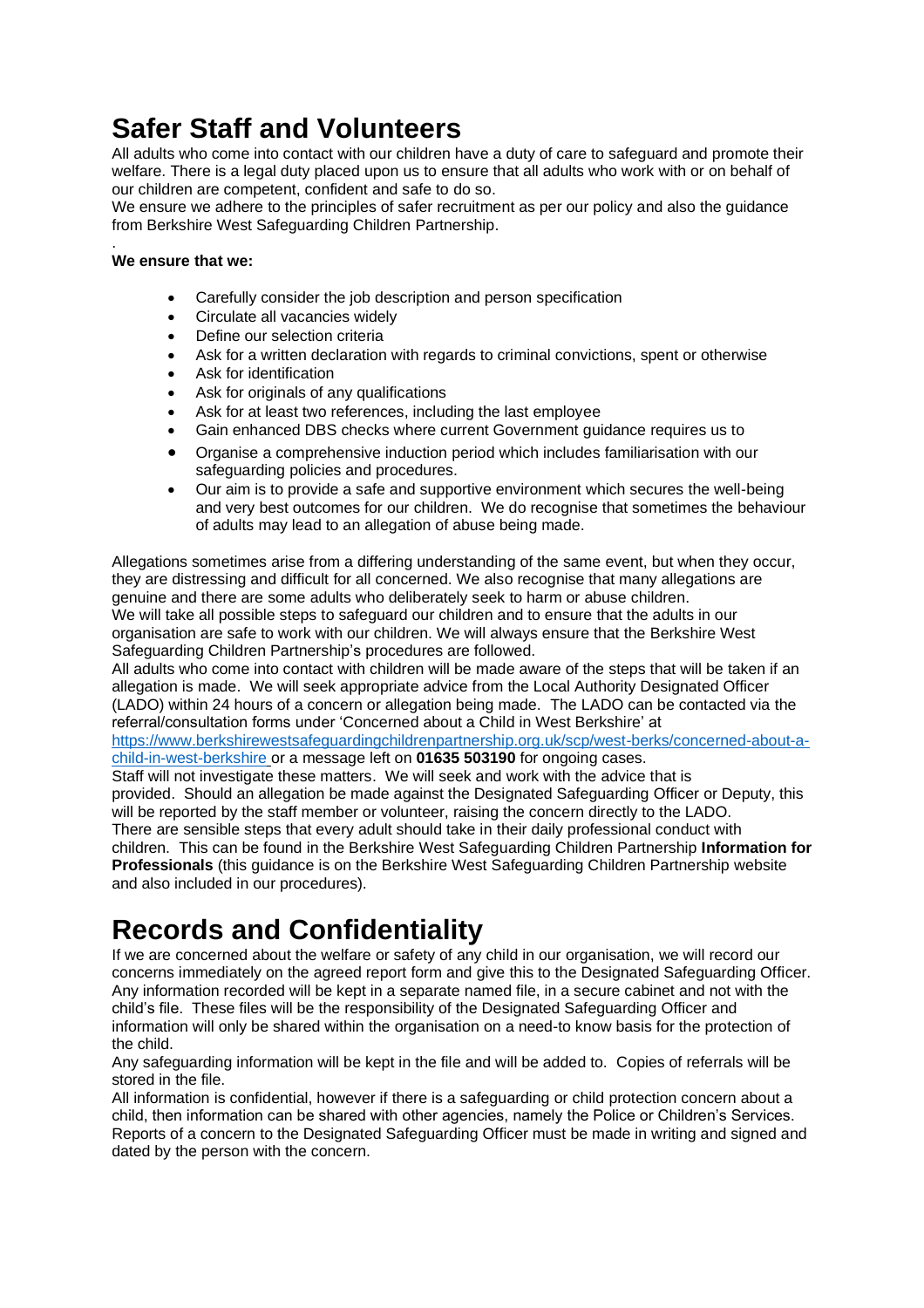# **Roles and Responsibilities**

Our Designated Safeguarding Officer will liaise with Children's Services and other agencies where necessary and make referrals to Children's Services using the procedure below.

Any concern for a child's safety or welfare will be recorded in writing and given to the Designated Safeguarding Officer who will be responsible for ensuring that all staff members and volunteers are aware of our policy and the procedure they need to follow.

The Designated Safeguarding Officer will ensure that all staff, volunteers and regular/repeat visitors have received appropriate Safeguarding information during induction and have been trained by the Safer Programme.

The Designated Safeguarding Officer will ensure that our safeguarding policy is in place and is reviewed annually. The content of our policy has been written following consultation with the Safer Programme.

At all times the Designated Safeguarding Officer will ensure that safer recruitment practices are followed.

Our organisation undertakes to remedy without delay any weakness in regard to our safeguarding arrangements that are brought to their attention.

# **Procedures for Handling Disclosures**

A child may decide to disclose information that may indicate they are suffering from abuse or neglect. A child chooses to speak to an adult because they feel that they will listen and that they can trust them. The adult needs to listen to what the child has to say and be very careful not to 'lead' the child or influence in any way what they say.

**It is important that the adult remembers to:**

- Stay calm
- Listen and be supportive
- Not ask any leading questions, interrogate the child, or put ideas in the child's head, or jump to conclusions
- Not stop or interrupt a child who is recalling significant events
- Never promise the child confidentiality it must be explained that information will need be to be passed on to help keep them safe
- Avoid criticising the alleged perpetrator
- Tell the child what must be done next (the safeguarding process must be followed)
- Record what was said immediately as close to what was said as possible. Also record what was happening immediately before the child disclosed. Be sure to sign and date the record in ink.
- Contact the designated person immediately
- Seek support

We are clear that the Local Authority and Police must lead any investigation into any allegation regarding safeguarding.

If we have a concern about a child or children we will telephone the Children's Advice and Duty Service (CADS) on **01635 503190** immediately. We will be put through to a Social Worker who will take all of the relevant details. We will make sure we are prepared with full details of the child and family, plus what our concerns are, details of any support we have provided to the child/family and what we would like to happen. We will ensure we gain consent from the parent/carer unless to do so would place the child at further risk of harm or undermine a criminal investigation. If we have not sought consent from the parent/carer we will inform the CADS worker of this and the reason for this. The CADS worker will agree a way forward with us and keep us informed. They will send us a written record of our conversation within 5 working days. The outcomes could include a full referral to the Multi Agency Safeguarding Hub (MASH) for further investigation, the Police, or for work with Early Help. We will not investigate and will be led by the Local Authority and/or the Police.

We will make careful records of all conversations, in ink, including the dates and times of who we spoke to, the information shared, and the action agreed. [We do not need to send a written referral.](http://www.norfolklscb.org/) Full details on this process can be found at

[https://proceduresonline.com/berks/west\\_berk/p\\_report\\_concerns.html](http://www.norfolklscb.org/) under 'Reporting Concerns.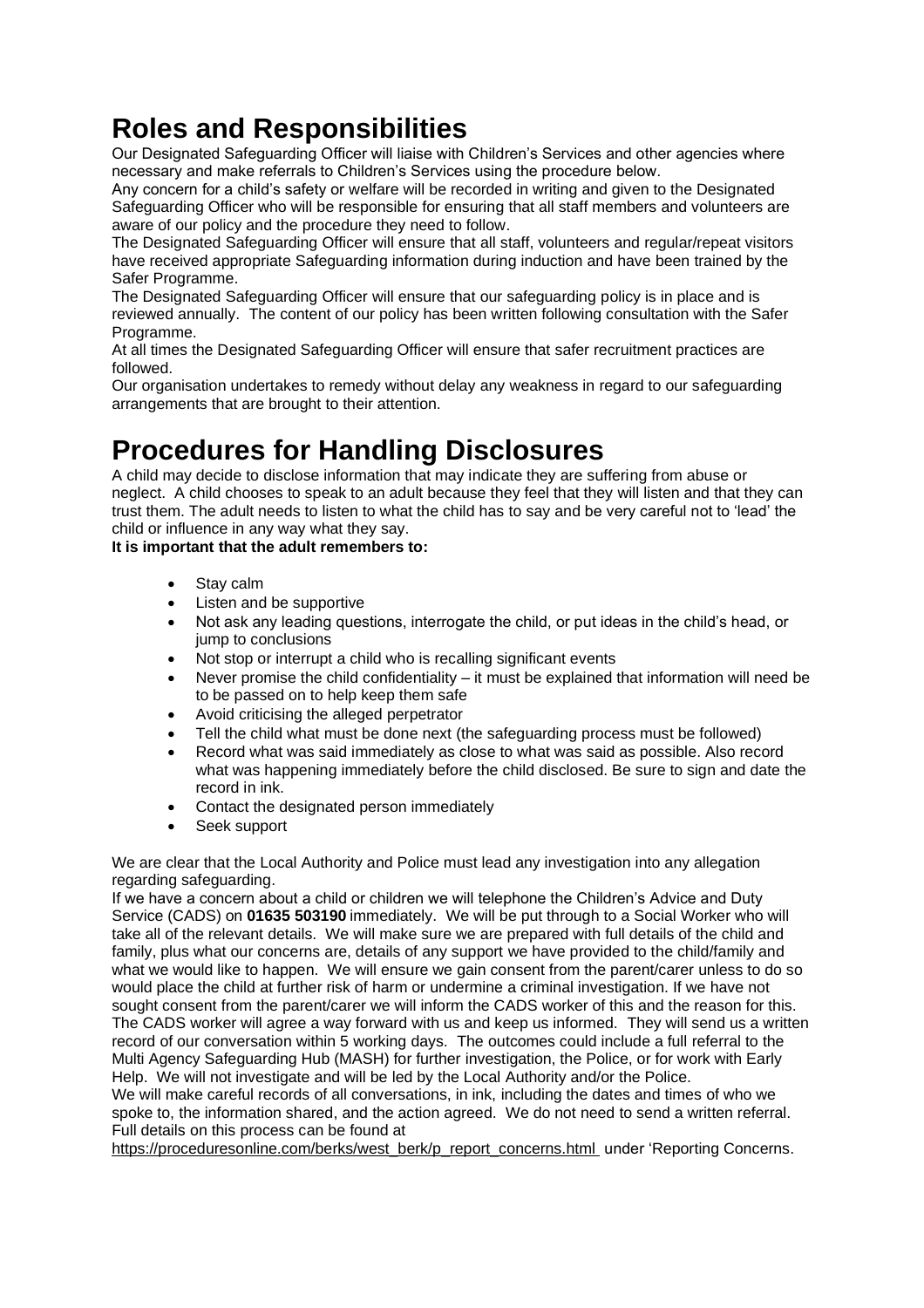We understand if we are unhappy about a decision made by CADS or MASH we can use the Resolving Professional Disagreements policy on [www.norfolklscb.org](http://www.norfolklscb.org/) and contact the Safer Programme for more advice on this process.

We will contact CADS immediately if we have concerns, it is important we do not delay.

# **Working Together 2018**

# **What is abuse and neglect?**

A form of maltreatment of a child. Somebody may abuse or neglect a child by inflicting harm, or by failing to act to prevent harm. Children may be abused in a family or in an institutional or community setting by those known to them or, more rarely, by others (e.g., via the internet). They may be abused by an adult or adults, or another child or children.

### **Physical abuse**

A form of abuse which may involve hitting, shaking, throwing, poisoning, burning or scalding, drowning, suffocating or otherwise causing physical harm to a child. Physical harm may also be caused when a parent or carer fabricates the symptoms of, or deliberately induces, illness in a child.

### **Emotional abuse**

The persistent emotional maltreatment of a child can cause severe and persistent adverse effects on the child's emotional development. It may involve conveying to a child that they are worthless or unloved, inadequate, or valued only insofar as they meet the needs of another person. It may include not giving the child opportunities to express their views, deliberately silencing them or 'making fun' of what they say or how they communicate. It may feature age or developmentally inappropriate expectations being imposed on children. These may include interactions that are beyond a child's developmental capability, as well as overprotection and limitation of exploration and learning, or preventing the child participating in normal social interaction. It may involve seeing or hearing the illtreatment of another. It may involve serious bullying (including cyber bullying), causing children frequently to feel frightened or in danger, or the exploitation or corruption of children. Some level of emotional abuse is involved in all types of maltreatment of a child, though it may occur alone.

# **Sexual abuse**

Involves forcing or enticing a child or young person to take part in sexual activities, not necessarily involving a high level of violence, whether or not the child is aware of what is happening. The activities may involve physical contact, including assault by penetration (for example, rape or oral sex) or nonpenetrative acts such as masturbation, kissing, rubbing and touching outside of clothing. They may also include non-contact activities, such as involving children in looking at, or in the production of, sexual images, watching sexual activities, encouraging children to behave in sexually inappropriate ways, or grooming a child in preparation for abuse Sexual abuse can take place online, and technology can be used to facilitate offline abuse. Sexual abuse is not solely perpetrated by adult males. Women can also commit acts of sexual abuse, as can other children.

# **Neglect**

The persistent failure to meet a child's basic physical and/or psychological needs, likely to result in the serious impairment of the child's health or development. Neglect may occur during pregnancy as a result of maternal substance abuse.

### **Once a child is born, neglect may involve a parent or carer failing to:**

- provide adequate food, clothing and shelter (including exclusion from home or abandonment);
- protect a child from physical and emotional harm or danger;
- ensure adequate supervision (including the use of inadequate care-givers); or
- ensure access to appropriate medical care or treatment.

It may also include neglect of, or unresponsiveness to, a child's basic emotional needs.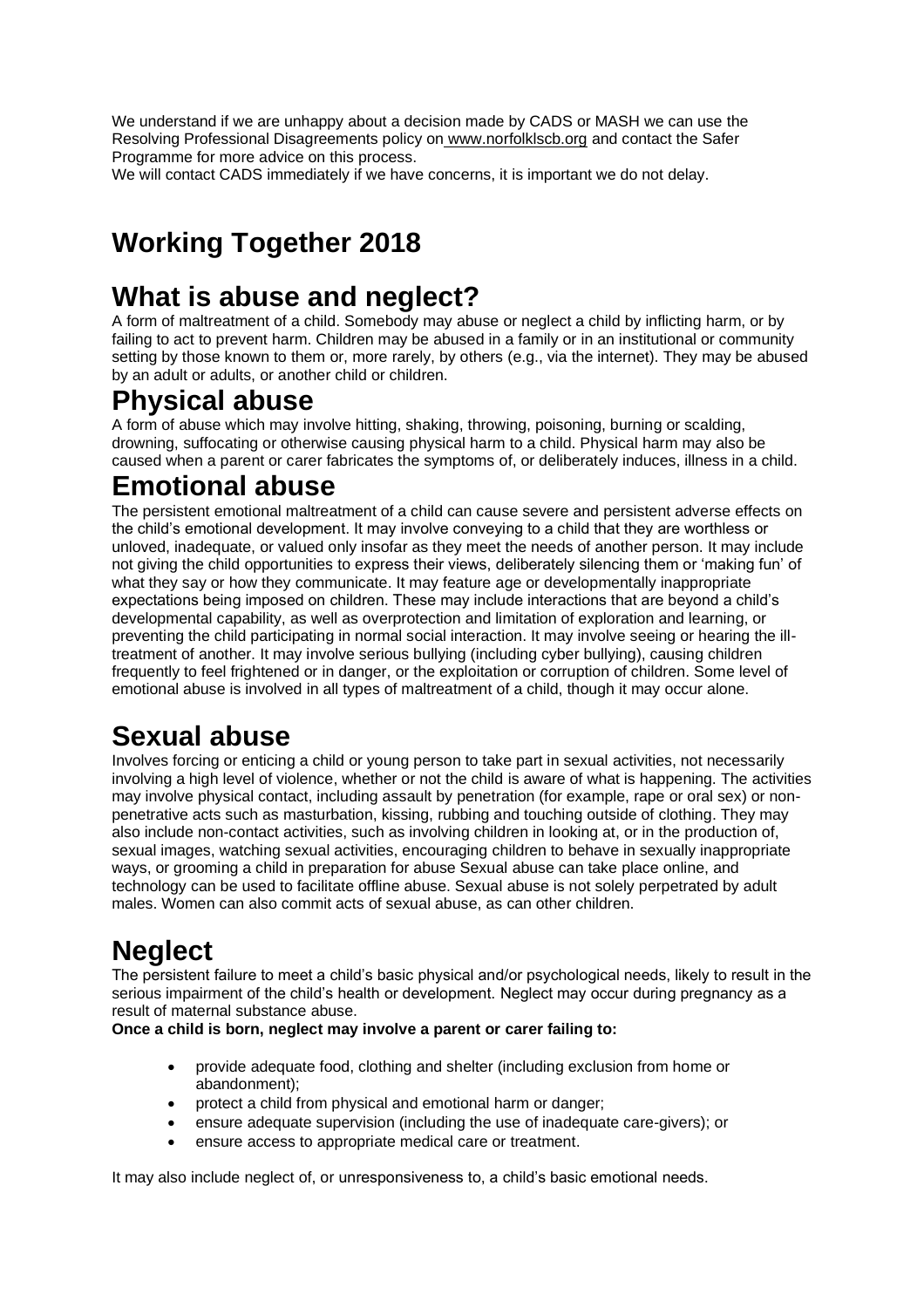# **Safeguarding and promoting the welfare of children**

**Defined for the purposes of this guidance as:**

- protecting children from maltreatment;
- preventing impairment of children's health or development;
- ensuring that children are growing up in circumstances consistent with the provision of safe and effective care; and
- taking action to enable all children to have the best outcomes.

# **Child protection**

Part of safeguarding and promoting welfare. This refers to the activity that is undertaken to protect specific children who are suffering, or are likely to suffer, significant harm.

### **Additional Guidance A: Reporting Suspected Neglect or Abuse.**

A smaller school with only one or two members of staff will contact an appropriate external agency to report suspected abuse or neglect. Larger schools will nominate a member of staff who will make the decision about what to do next. Please note: failure to report suspected abuse can itself be considered to be abuse. Concerns regarding a child's welfare can be reported by:

- **Parents**
- **Teachers**
- **Friends**
- The child or young person.

All allegations of neglect or abuse will be taken seriously. If a concern is reported directly by the child or young person we will not seek to disagree, ask probing or leading questions, or do anything else which may discourage them.

We will make it clear that reported concerns cannot be kept confidential but will need to be shared with a nominated member of staff or external organisation. Parents or guardians will also be involved if appropriate. It can be helpful to write down what is being reported to you. Make sure you do not add your own assumptions, opinions or judgements. We recognise that early action is vital. Any concerns will be reported immediately. If the child or young person is in immediate danger of harm, we will contact the police on (999). In all other cases, we will report concerns to the local Protection Team.

### **Additional Guidance B: Appropriate Physical Contact in Drum Lessons.**

Physical contact in a drum lesson is sometimes required to correct the posture or position of a student. Teaching drums is a physical activity and a teacher will sometimes need to make physical contact with a student to show an idea or to correct the student's position. This can include:

• Adjusting arms, legs, feet, hands.

Where contact is needed, we will remain sensitive to the student's wishes and put their welfare first. In all cases, we will say why and how we will be correcting the student's position before making any contact. We encourage students to report any concerns.

### **Additional Guidance C: Chaperoning Children to and from Events.**

UK law does not state how many adults are required to look after a group of students. Therefore, it is up to drum teacher to assess what is needed. Take account of:

- The length and type of journey
- The age of the students
- Anything else that may affect their safety.

In the UK some events require young performers to hold a Child Performance Licence and that any Licenced child has a designated chaperone who is pre-approved by the child's local council. More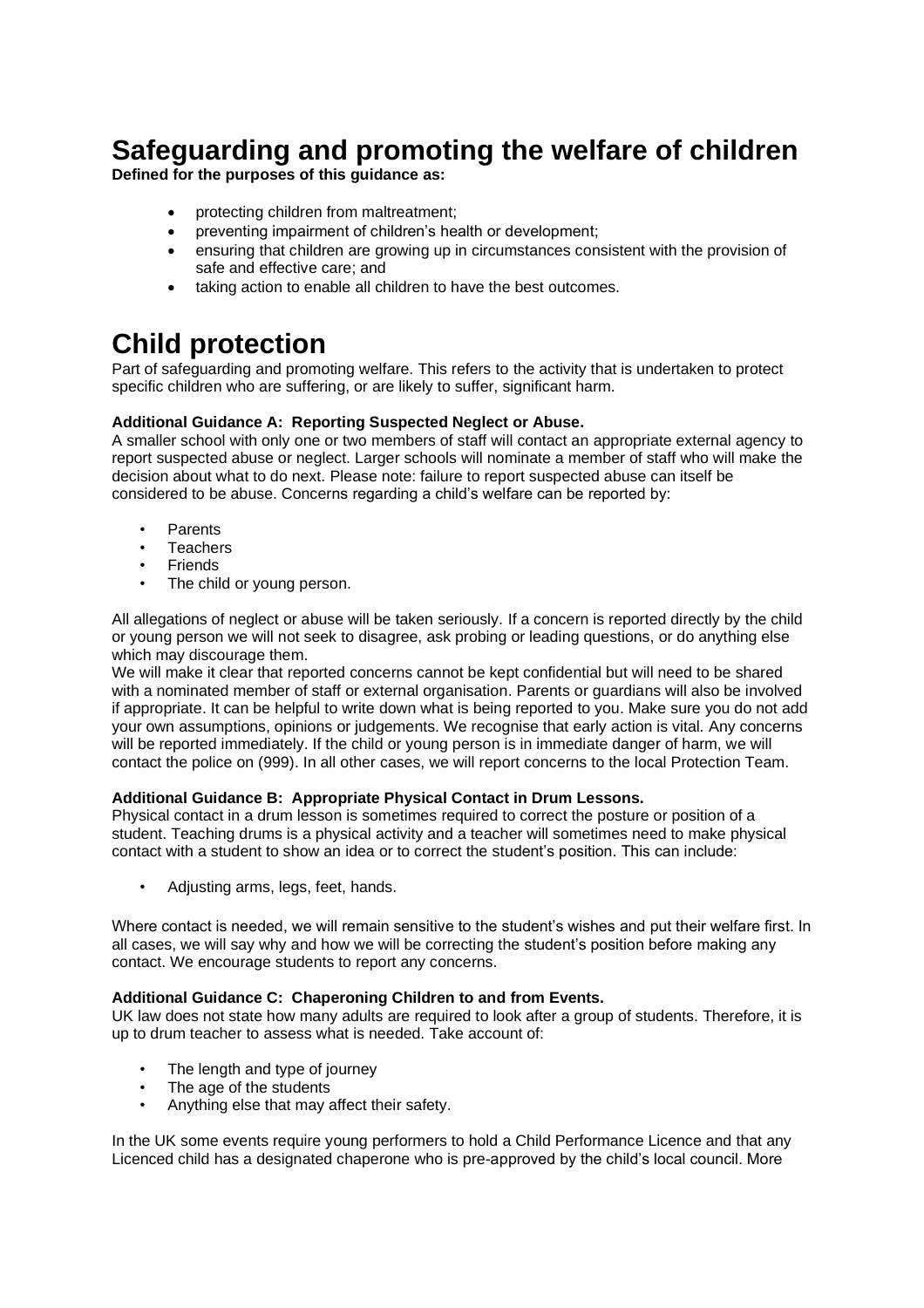information about this scheme can be found on the UK Government website. Laws will be different in non-UK countries, so please check local regulations. When chaperoning students to an event, we will:

- Provide parents and students with information about what the event is for
- Provide parents and students with the full address of the event
- In cases where the event is taking place in a large building, we will also give the room or studio number where possible
- Have a planned journey route that is shared with parents, students and chaperones
- Make sure that students are aware of what they should do if they get lost
- Ask parents and students for their contact details in case of emergency
- Have a clear idea of how students will be cared for while at the event
- We will ensure that chaperones hold all required checks and licences and are aware of our Child Protection Policy. If a child is missing and all efforts to find them have failed, then it is advisable to call the police. Immediate action can make all the difference.

### **Additional Guidance D: Use of Photographs and Film of Children.**

It is common for teachers, parents and students to take images (in the form of photographs and film) at classes and events. However, there may be times when it is not appropriate for images to be taken. These can include:

- Where the image may be shared publicly on social media
- When students are in large groups and permission has not been sought from all those included in the image it is therefore important for your school to have a policy that clearly states when images can be taken. The UK Government has provided advice on their website regarding safety when sharing photographs and film on social media. Other countries will have similar guidance.
- We recognise that taking images of students in our care may not always be appropriate and that some children and parents may not want images taken at any time. Therefore, before taking images of a child or young person, we will:
- Make clear to the child and parent where and when the image will be taken
- Clearly identify the person who will be taking the image.
- Explain how the image will be used, e.g., whether it will be posted on social media or printed to be displayed at the company
- Seek written/electronic agreement from parents that images can be taken of their child. (This can take the form of a signed document that you keep on file)

Where we have publicly displayed images at our school or on social media, parents and students may withdraw their permission at any time. In such cases, the images will be removed as soon as is reasonable and without question. We ask that any parent wanting to take photographs or film at our events only do so with our prior permission. Permission will only be granted on the agreement of all present.

### **Health & Safety Policy.**

We will actively maintain and promote good health and safety procedures and will:

- Maintain safe and healthy work conditions
- Provide adequate control of the health and safety risks at our company
- Be open to comments and suggestions from our employees, clients, students and their parents on matters relating to health and safety
- Provide information, instruction and supervision for employees and students and make them aware of this policy
- Ensure all employees are capable of doing their tasks, hold any required qualifications, and that they receive adequate training
- Record any harm or injuries that occur in an Accident Book and make changes where required to avoid similar incidents in the future
- Regularly review and update this policy